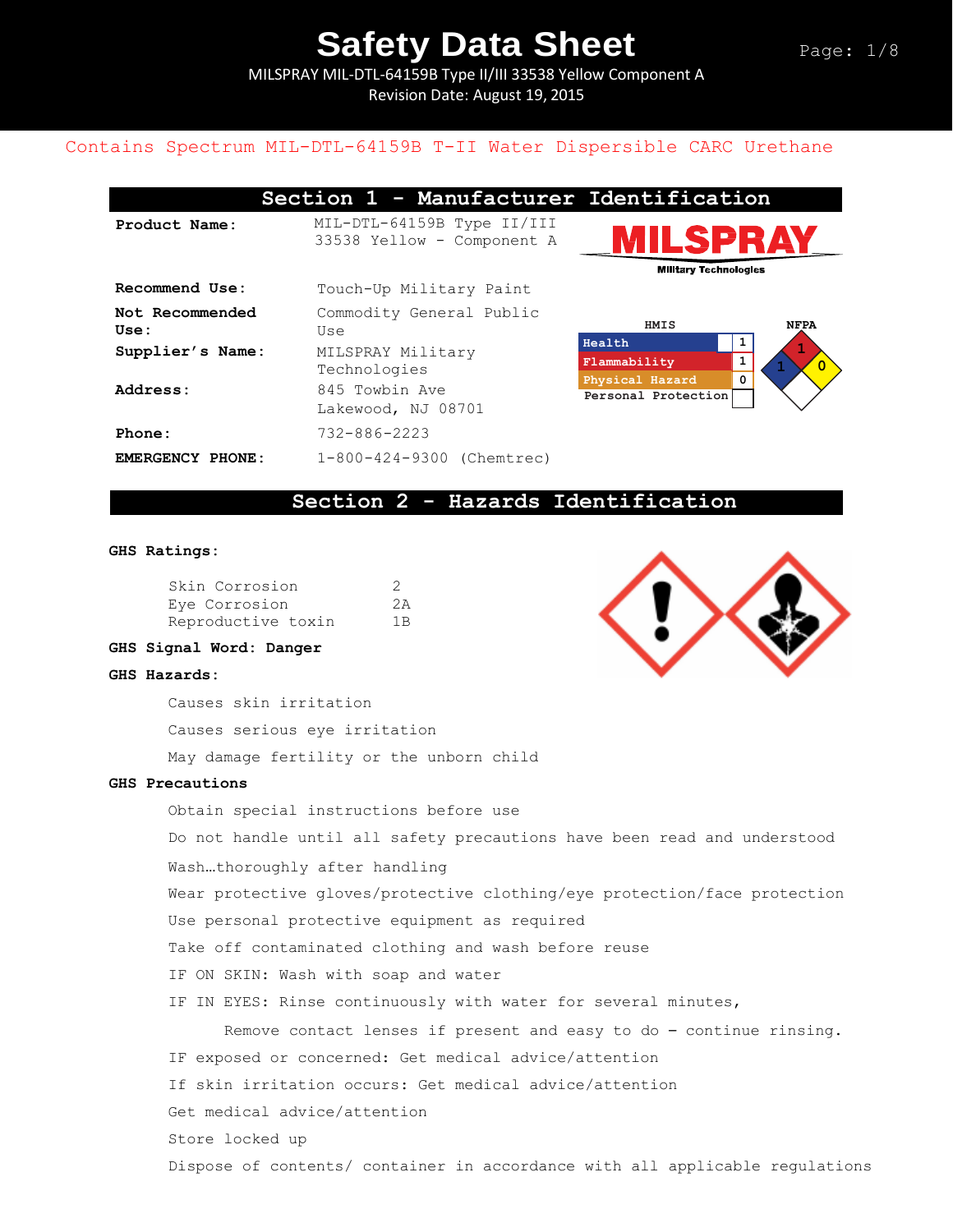MILSPRAY MIL-DTL-64159B Type II/III 33538 Yellow Component A Revision Date: August 19, 2015

## **Section 3 - Composition/Information on Ingredients**

|                                                | CAS No.          | Weight      |
|------------------------------------------------|------------------|-------------|
| Chemical                                       |                  | Percent     |
| Water                                          | 7732-18-15       | $40 - 50%$  |
| <b>Trade Secret</b>                            | N/A              | $10 - 20$ % |
| Polymeric condensate of urea &<br>formaldehyde | $9011 - 05 - 6$  | $5 - 10$ %  |
| n-Methyl-2-Pyrrolidone                         | $872 - 50 - 4$   | $1 - 5.8$   |
| Ethene, Homopolymer                            | $68441 - 17 - 8$ | $1 - 5%$    |
| Non-Hazardous Resin Solids                     | N/A              | 1-5%        |

### **Section 4 - First Aid Measures**

**EYE CONTACT:** Flush eyes gently with water shile holding eyelids apart. If symptoms persist or if there is any visual difficulty, seek immediate medical attention. **SKIN CONTACT:** Remove contaminated clothing. Wash exposed area with soap and water. If symptoms persist, seek medical attention. Launder clothing before reuse.

**INHALATION:** If symptoms develop, move individual away from exposure and into fresh air. If symptoms persist, seek medical attention. If breathing is difficult, administer oxygen. Keep person warm and quiet; seek immediate medical attention.

**INGESTION:** Seek medical attention. If individual is drowsy or unconscious, do not give anything by mouth; place individual on the left side with the head down. Contact a physician, medical facility, or poison control center for advice about whether to induce vomiting. If possible, do not leave individual unattended.

**NOTE TO PHYSICIAN:** Preexisting disorders of the following organs (or organ systems) may be aggravated by exposure to this material: lung (ie; asthma-like conditions), skin (redness or rash-like symptoms, irritation)

### **Section 5 - Fire Fighting Measures**

**FLASH POINT:** 95C (203F)

**LEL:** 1.00 **UEL:** 10.00

**SUITABLE EXTINGUISHING MEDIA:** Use water, foam, Carbon Dioxide, or Dry Chemical fire fighting apparatus .

**UNSUITABLE EXTINGUISHING MEDIA:** Not available.

**UNUSUAL FIRE & EXPLOSION HAZARDS:** This water based solution in non-flammable however, in a fire situation vapors that are heavier than air and may travel along the ground or be moved by ventilation and ignited by heat, pilot lights, other flames, or other ignition sources at locations distant from material handling area. Never use welding or cutting torch on or near containers even when empty, as product and/or product residue can ignite explosively.

**PRODUCTS OF COMBUSTION:** May form oxides of carbon, and nitrogen.

**PROTECTION OF FIREFIGHTERS:** Treat all fires as chemical in nature. The use of water may be suitable as an extinguishing media, but will be helpful in keeping adjacent containers cool. Avoid spreading burning liquid with water used for cooling purposes.

**FIRE FIGHTING EQUIPMENT:** Firemen and emergency responders: wear full turnout gear or Level A equipment including positive-pressure, self-contained breathing apparatus (SCBA), and chemical resistant personal protective equipment. Refer to the personal protective equipment section of this SDS.

**NFPA 704:** Health = 1 Flammability = 1 Instability = 0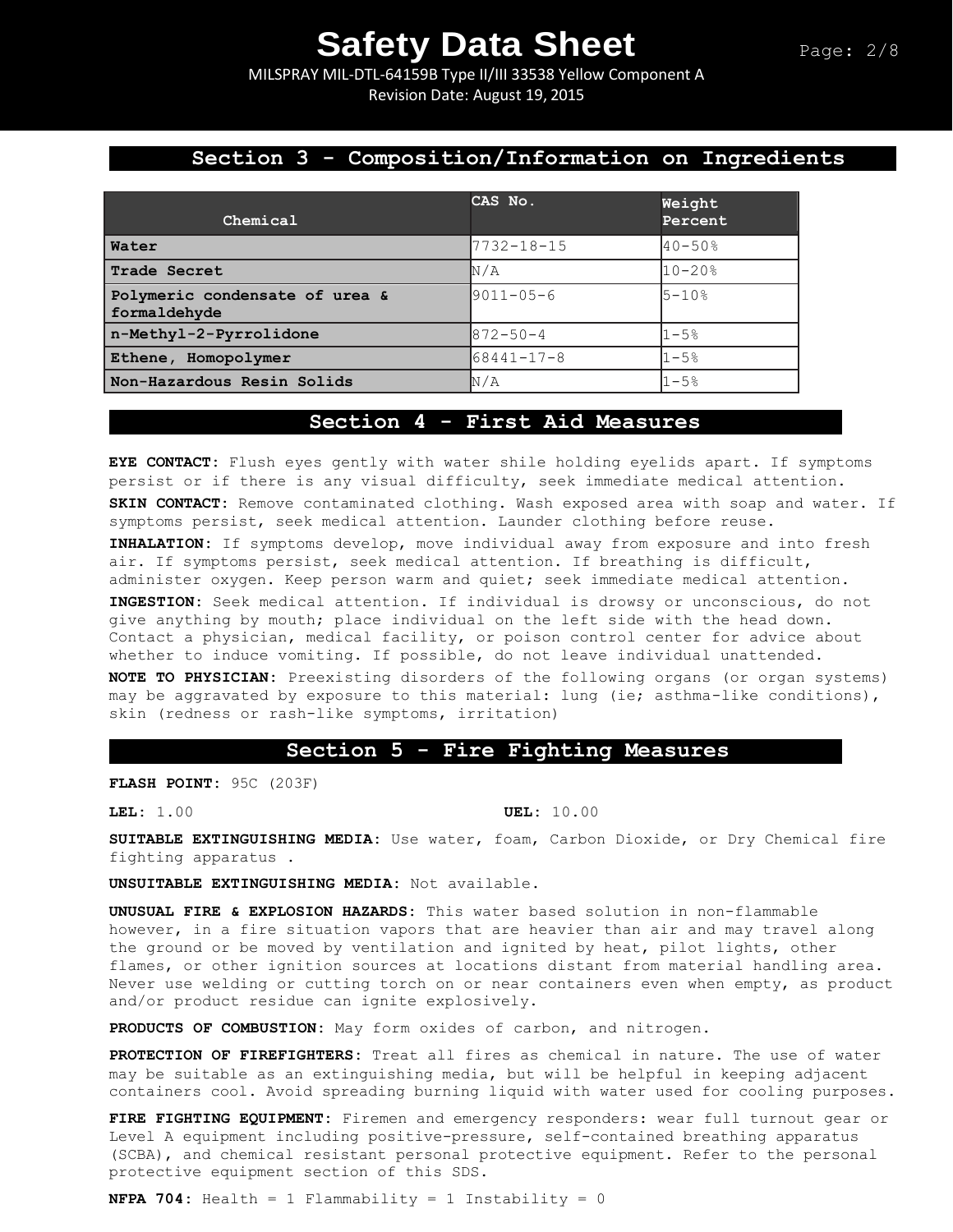MILSPRAY MIL-DTL-64159B Type II/III 33538 Yellow Component A Revision Date: August 19, 2015

# **Section 6 - Accidental Release Measures**

**PERSONAL PRECAUTIONS:** Not available.

**SPILL AND LEAK PROCEDURES:** Spill supervisor - Ensure cleanup personnel wear all appropriate Personal Protective Equipment (PPE), including respiratory protection. Remove all ignition sources. Keep nonessential personnel away from the contaminated area.

**ENVIRONMENTAL PRECAUTIONS:** Stop spill at source, and prevent material from entering drains, sewers, streams or other bodies of water.

**METHODS OF CONTAINMENT:** Dike spill area with suitable absorbant material or chemical booms to limit spreading. If run-off occurs, notify authorities as required.

#### **METHODS OF CLEAN-UP:**

**SMALL SPILLS:** Ventilate area, and keep sources of ignition and hot metal surfaces isolated from the spill Absorb liquid using vemiculite, sawdust, speedy-dry, or other suitable floor absorbant material Use only non-sparking tools to collect and transfer to a suitable container for disposal in accordance with local, and federal regulations.

**LARGE SPILLS:** Eliminate all ignition sources, and ventilate area. Persons not wearing protective equipment should be excluded from area of spill until clean-up has been completed. Stop spill at source, and prevent material from entering drains, sewers, streams or other bodies of water. Dike spill area with suitable absorbant material or chemical booms to limit spreading. If runoff occurs, notify authorities as required. Pump or vacuum transfer spilled product to clean containers for recovery. Absorb unrecoverable product, and transfer contaminated absorbent, soil and other materials to containers for disposal in accordance with local, state, and federal regulations. Note; use only non-sparking equipment to clean up spills.

**OTHER INFORMATION:** Not available.

# **Section 7 - Handling and Storage**

**HANDLING**: Wear all appropriate Personal Protective Equipment (PPE). Wear respiratory protection or ensure adequate ventilation at all times as vapors can accumulate in confined or poorly ventilated areas. Use the product in a manner which minimizes splashes and/or the creation of dust. Keep containers dry and closed when not in use. Do not handle or store material near heat, sparks, open flames, or other sources of ignition. Sufficiently ground container when transferring material from one container to another. Emergency eyewash fountains and safety showers should be available in the immediate vicinity of potential exposure. Sudden release of hot organic chemical vapors or mists from process equipment operating at elevated temperatures and pressures, or sudden ingress of air into vacuum equipment, may result in ignitions without the presence of obvious ignition sources. Any use of this product in elevated temperature, pressurized, or vacuum process should be thoroughly evaluated to establish and maintain safe operating conditions.

**STORAGE:** Store this material in tightly sealed original containers only, in a segregated area with adequate ventilation to prevent a build-up of "fumes" that could pose a safety hazard with regard to personal exposure and fire. Keep all sources of ignition away from storage area, and store material at temperatures between 50 to 80 degrees F.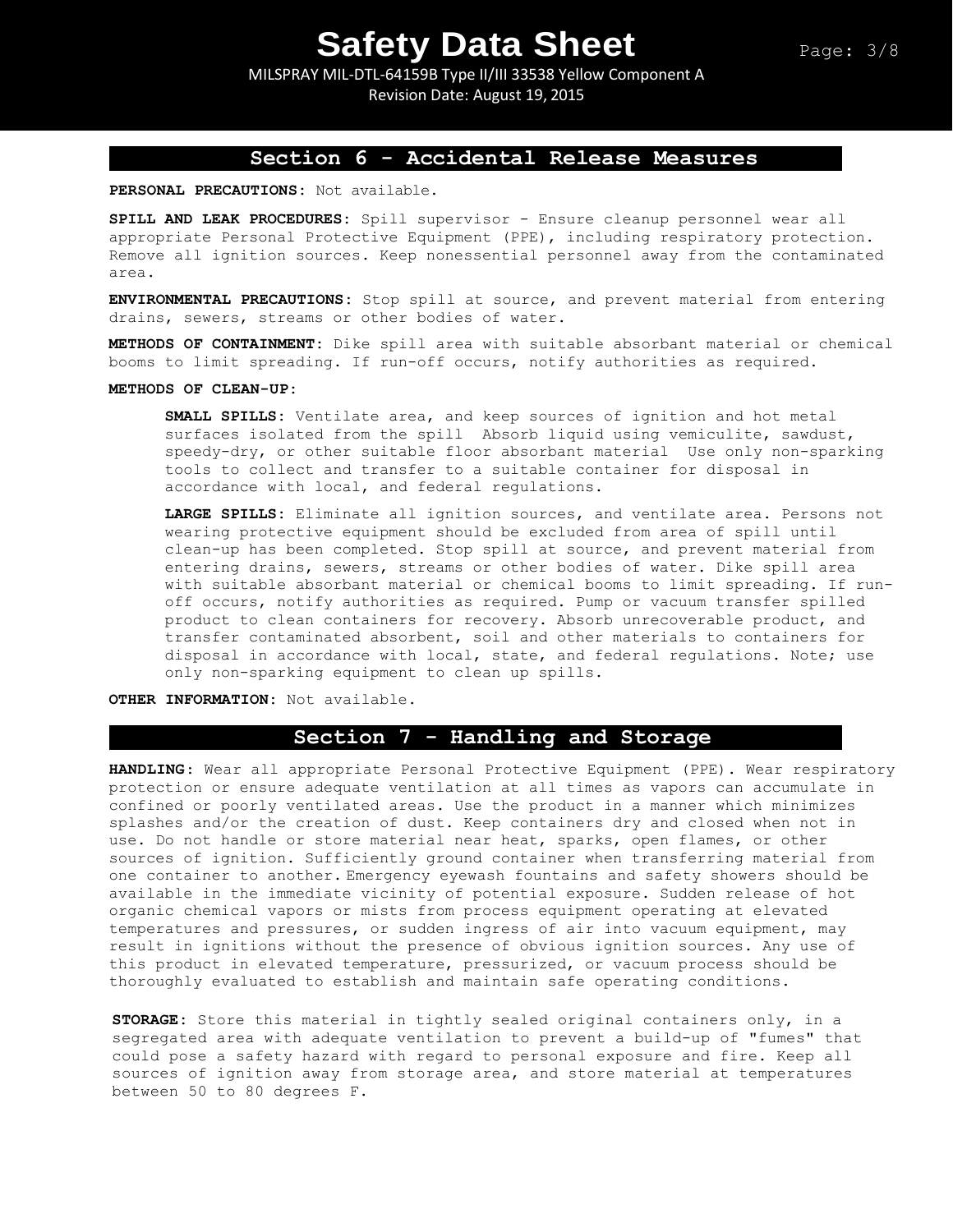MILSPRAY MIL-DTL-64159B Type II/III 33538 Yellow Component A Revision Date: August 19, 2015

## **Section 8 - Exposure Controls/Personal Protection**

| Chemical                                       | <b>OSHA</b><br>Exposure<br>Limits | <b>ACGIH</b><br><b>Exposure</b><br>Limits | Other Exposure<br>Limits                                                                |
|------------------------------------------------|-----------------------------------|-------------------------------------------|-----------------------------------------------------------------------------------------|
| Water                                          | OELs not<br>established           | OELs not<br>established                   |                                                                                         |
| Trade Secret                                   |                                   |                                           |                                                                                         |
| Polymeric condensate of<br>urea & formaldehyde | OELs not<br>established           | OELs not<br>established                   | $PEL$ 15mg/m3 -<br>TWA<br>(total dust)<br>$PEL$ 5mg/m3 -<br>TWA<br>(respirable<br>dust) |
| n-Methyl-2-Pyrrolidone                         | OELs not<br>established           | OELs not<br>established                   | PEL 25 ppm-TLV                                                                          |
| Ethene, Homopolymer                            | OELs not<br>established           | OELs not<br>established                   |                                                                                         |
| Non-Hazardous Resis<br>Solids                  |                                   |                                           |                                                                                         |

**ENGINEERING CONTROLS:** Ensure that any processing ovens are vented to prevent the introduction of fumes into the workplace, and to prevent a build up of fume within the oven. Use only explosion proof equipment, and ground containers and transfer equipment. Use only chemically resistant transfer equipment, and measuring containers.

**EYE PROTECTION**: The use of safety glasses, chemical goggles, and/or face shields are recommended to safeguard against potential eye contact, irritation, or injury. The availability of eye wash stations when using this product is highly recommended.

**SKIN PROTECTION:** The use of chemical resistant gloves is recommended to prevent repeated or prolonged contact with the skin. Wear impervious clothing and boots. The use of chemical aprons is advised when working with and/or transferring these materials. The availability of safety showers in work areas is recommended**.** 

**RECOMMENDED VENTILATION:** General mechanical ventilation may be sufficient to keep product vapor concentrations within specified time-weighted averages. If general ventilation proves inadequate to maintain safe vapor concentrations, supplemental local exhaust may be required.

**RESPIRATORY PROTECTION**: If workplace exposure limits of product or any component is exceeded, the use of a NIOSH/MSHA respirator will be necessary. In general the use of an organic vapor cartridge with a dust/mist pre-filter will be sufficient. In the absence of proper environmental controls, a NIOSH/MSHA approved air supplied respirator is advised.

**CONTAMINATED EQUIPMENT:** Dispose of the waste in compliance with all Federal, state, regional, and local regulations.

**HYGIENE:** Not available.

### **Section 9 - Physical and Chemical Properties**

**APPEARANCE:** Viscous liquid either colored or milky depending on product.

**ODOR:** Strong solvent/ammonia type odor.

**ODOR THRESHOLD:** Not available.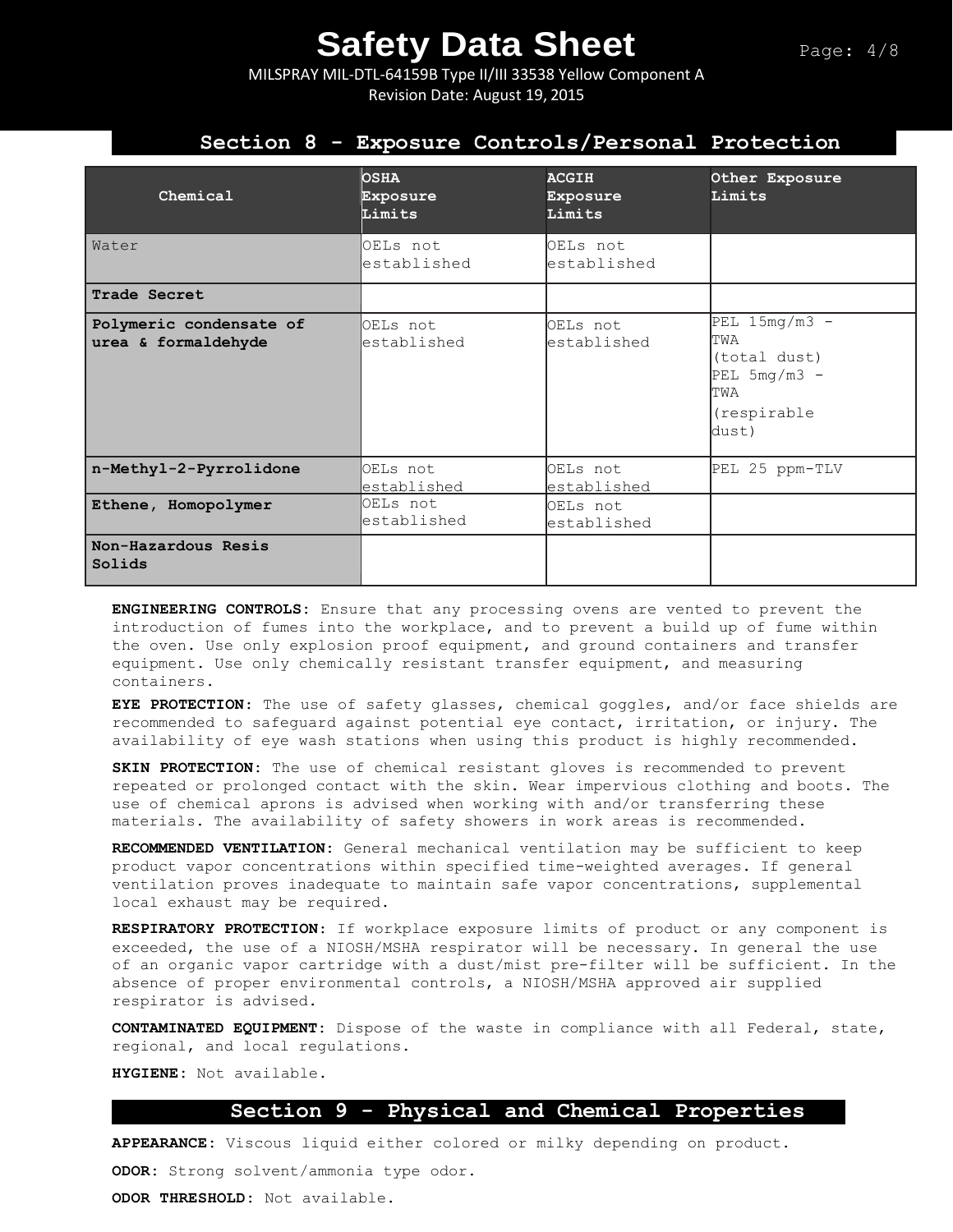Page: 5/8

MILSPRAY MIL-DTL-64159B Type II/III 33538 Yellow Component A Revision Date: August 19, 2015

**PHYSICAL STATE:** Liquid **% Volume Volatile:** 63.73 **Formula Lb/Gal:** 10.02 **Boiling Range:** 77 to 100°C **EVAPORATION RATE:** Slower than ether. **pH:** Not available. **MELTING POINT/FREEZING POINT:** Not available. **FLASH POINT: 95°C (203°F) FLAMMABILITY:** Not available. **UPPER/LOWER LIMITS FLAMMABILITY:** 10.00/1.00 **VAPOR PRESSURE:** Not available. **RELATIVE DENSITY:** 1.200 **SOLUBILITY:** Not available. **PARTITION COEFFICIENT:** Not available. **AUTO-IGNITION TEMPERATURE:** Not available. **DECOMPOSITION TEMPERATURE:** Not available. **VISCOSITY:** Not available. **VAPOR DENSITY:** Heavier than air. **Lbs VOC/Gallon Less Water:** 0.89 **Gms VOC/Liter Less Water:** 106

### **Section 10 - Stability and Reactivity**

**STABILITY:** Stable.

**CONDITIONS TO AVOID:** Not available.

safe handling and use.

**INCOMPATIBLE MATERIALS:** The following incompatibilities may exist with components of this product: strong oxidizing agents, acids, and strong oxidizing agents.

**HAZARDOUS DECOMPOSITION PRODUCTS:** Thermal decomposition in the presence of air may yield the following; Oxides of carbon, such as carbon dioxide & carbon monoxide. May form: aldehydes, carbon dioxide and carbon monoxide, ketones, organic acids.

**POSSIBILITY OF HAZARDOUS REACTIONS:** Hazardous polymerization will not occur.

#### **Section 11 - Toxicological Information**

**LIKELY ROUTES OF EXPOSURE:** Eye contact, Skin contact, Ingestion, and Inhalation

**EYE:** Can cause eye irritation. Symptoms include stinging, tearing, redness, and swelling of eyes.

**INHALATION:** Breathing of vapor or mist is possible. Breathing small amounts of this material during normal handling is not likely to cause harmful effects. Breathing large amounts may be harmful. Symptoms usually occur at air concentrations higher than the recommended exposure limits. **SKIN:** May cause mild skin irritation. Prolonged or repeated contact may dry the skin. Symptoms may include redness, burning, drying and cracking of skin, and skin burns. Passage of this material into the body through the skin is possible, but it is unlikely that this would result in harmful effects during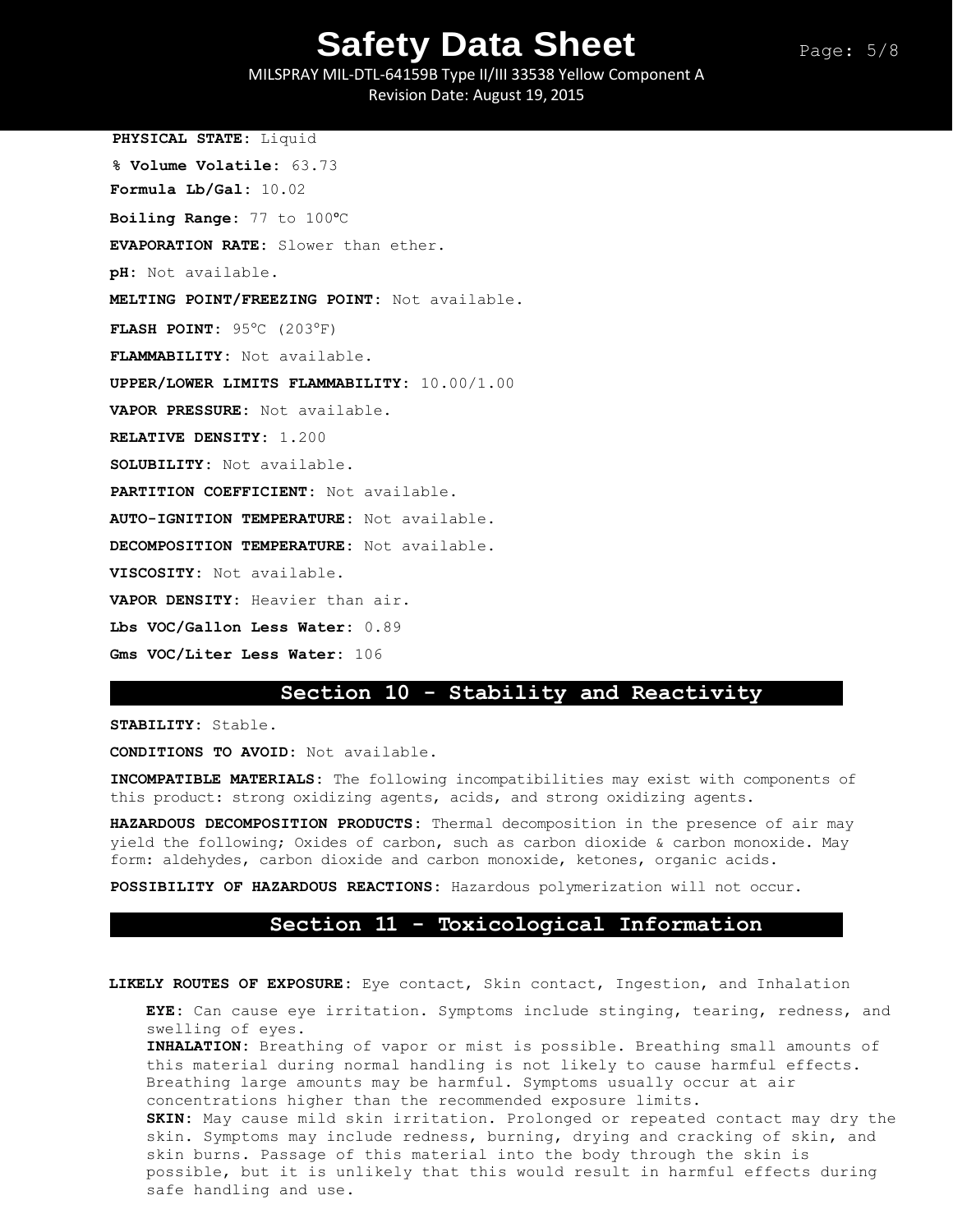# MILSPRAY MIL-DTL-64159B Type II/III 33538 Yellow Component A

Revision Date: August 19, 2015

**Ingestion:** Swallowing small amounts of this material during normal handling is not likely to cause harmful effects. Swallowing large amounts may be harmful. This material can get into the lungs during swallowing or vomiting. This results in lung inflammation and other lung injury.

**MEDICAL CONDITIONS AGGRAVATED BY EXPOSURE:** Signs and symptoms of exposure to this material through breathing, swallowing, and/or passage of the material through the skin may include: mouth and throat irritation, stomach or intestinal upset, irritation of the nose, throat & airways, central nervous system depression, high blood sugar, coma.

**TARGET ORGANS:** Reproductive system and skin. This material shortens the time of onset or worsens the liver and kidney damage induced by other chemicals. Overexposure to this material has been suggested as a cause of the following effects in laboratory animals: mild, reversible liver effects, mild, reversible kidney effects, blood abnormalities.

**CANCER INFORMATION:** Based on the available information, this material cannot be classified with regard to carcinogenicity. This material is NOT listed as a carcinogen by the International Agency for Research on Cancer, the National Toxicology Program, or the Occupational Safety and Health Administration.

**Carcinogenicity:** The following chemicals comprise 0.1% or more of this mixture and are listed and/or classified as carcinogens or potential carcinogens by NTP, IARC, OSHA (mandatory listing), or ACGIH (optional listing) .

CAS Number-None; Description-N/A; % Weight-N/A; Carcinogen Rating-N/A

**DEVELOPMENTAL INFORMATION:** This material (or a component) may be harmful to the human fetus based on positive test results with laboratory animals. Case studies show that prolonged intentional abuse of this product during pregnancy can cause birth defects in humans.

**MIXTURE TOXICITY:** Inhalation Toxicity LC50: 5mg/L **COMPONENT TOXICITY:** n-Methyl-2-Pyrrolidone

Oral LD50: 3,598 mg/kg (Rat) Dermal LD50: 8 g/kg (Rabbit) Inhalation LC50: 3 mg/L (Rat)

# **Section 12 - Ecological Information**

**ENVIRONMENTAL EFFECTS:** Not available.

## **Section 13 - Disposal Considerations**

As the US EPA, state, regional, and other regulatory agencies may have jurisdiction over the disposal of your facility's hazardous waste, it is incumbent upon you, the hazardous waste generator, to learn of and satisfy all the requirements which affect you. Dispose of the hazardous waste at a properly licensed and permitted disposal site or facility. Ensure conformity to all applicable hazardous waste disposal regulations.

The US EPA Hazardous Waste Numbers which follow are applicable to this unadulterated product if the product enters the "waste stream." Refer to Title 40 of the Code of Federal Regulations, Part 261 (40 CFR 261) . This part of the Code identifies solid wastes which are subject to regulation under various sections of the Code and which are subject to the notification requirements of Section 3010 of the Resource Conservation and Recovery Act (RCRA).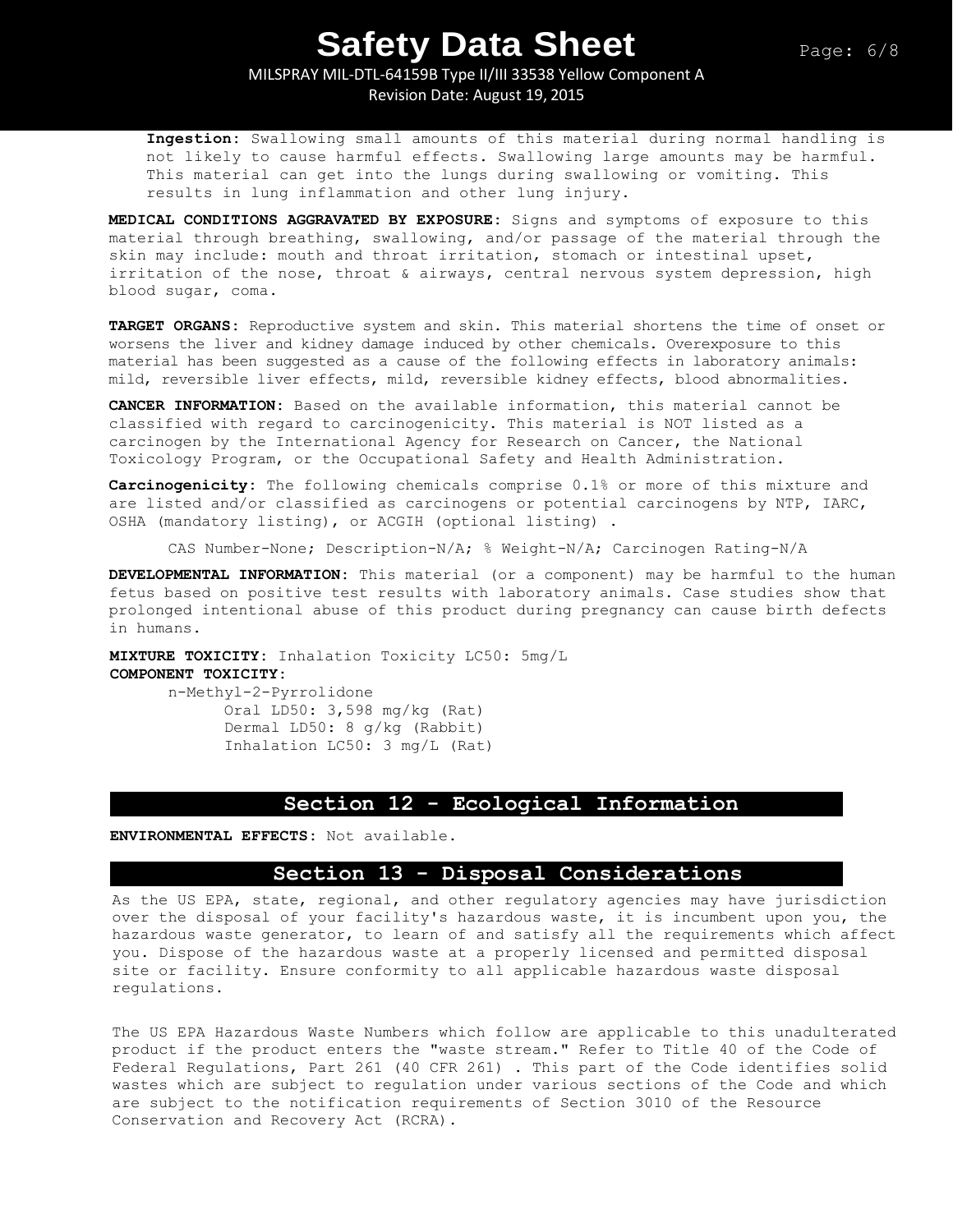MILSPRAY MIL-DTL-64159B Type II/III 33538 Yellow Component A Revision Date: August 19, 2015

## **Section 14 - Transport Information**

#### **DOMESTIC (USDOT):**

Proper Shipping Name: Non-Hazardous Water Base Paint Hazard Class: Not applicable. Packing Group: Not applicable. Quantity: Not applicable.

### **Section 15 - Regulatory Information**

Other regulatory information is listed where applicable.

**State of California Safe Drinking Water and Toxic Enforcement Act of 1986 (Proposition 65):** WARNING! This product contains the following chemicals which are listed by the State of California as carcinogenic or a reproductive toxin:

872-50-4 n-Methyl-2-Pyrrolidone 1 to 5 %

**Commonwealth of Massachusetts "Right to Know":** This product contains the following toxic or hazardous substances which appear on the Massachusetts Substance List:

n-Methyl-2-Pyrrolidone 1 to 5 %

**New Jersey Worker and Community Right To Know Hazardous Substance List:** The following substances appear on the New Jersey Right To Know Hazardous Substance List:

n-Methyl-2-Pyrrolidone 1 to 5 %

**Commonwealth of Pennsylvania Worker and Community Right-To-Know Act:** This product contains the following chemicals which appear on the Pennsylvania Hazardous Substance List:

872-50-4

#### **EU Risk Phrases**

**R43**: May cause sensitization by skin contact

#### **Safety Phrase:**

**S23**: Do not breathe gas/fumes/vapor/spray (appropriate wording to be specified by

the manufacturer)

- **S24**: Avoid contact with skin
- **S37**: Wear suitable gloves
- **S51**: Use only in well-ventilated areas

**Toxic Substances Control Act (TSCA):** All chemicals except those listed below appear in the Toxic Substances Control Act Chemical Substance Inventory: None

**Section 313 of Title III of the Superfund Amendments and Reauthorization Act of 1986 (SARA).** This product contains a chemical or chemicals which are subject to the reporting requirements of the Act, and Title 40 of the Code of Federal Regulations, part 372.

872-50-4 n-Methyl-2-Pyrrolidone 1.0 - 5%